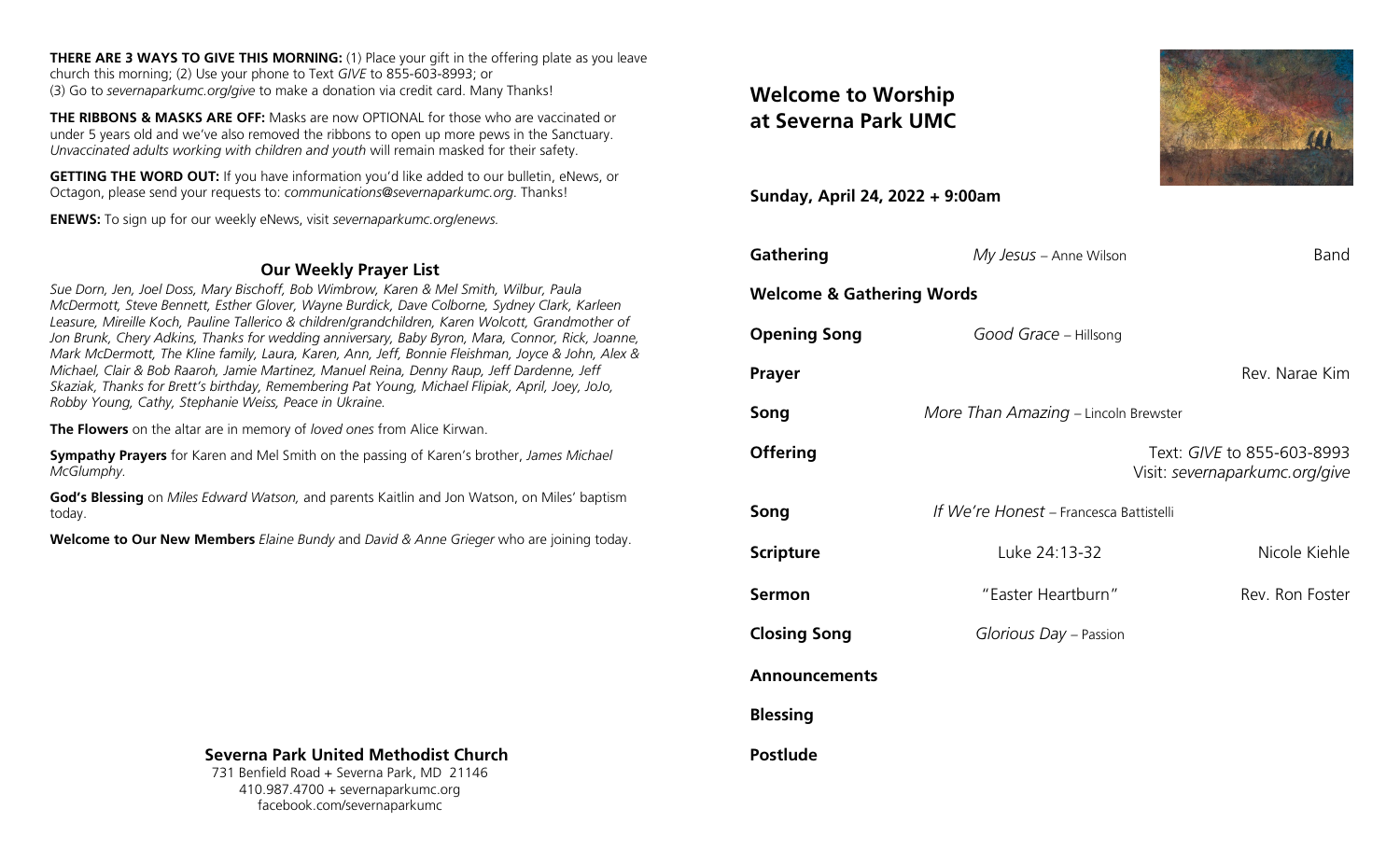# **Announcements**

**WELCOME!** We're happy to be worshiping together (in-person and online!) with you this morning. *We especially welcome any GUESTS* who are with us. Let us know you are here by filling out the *Welcome Card* in the pew rack or an *Online Welcome Form.* We'd love to get to know you better. Stop by **Fellowship Hall for Coffee & Donuts** on your way out this morning.

**"EPIC ROAD TRIPS" BEGINS TODAY:** In this season after Easter, we're hitting the road with Luke, a kind of 1st century Rick Steves, as our guide. We begin today with *The Road to Emmaus* story at the end of Luke's gospel today before we head to Acts 7-10 which looks back at some ancient road trips (Abraham & Moses) and at the transformative early church road-work of the Spirit in the lives of Stephen, Philip, Saul/Paul & Peter. A companion study on **"ULTIMATE ROAD TRIPS: Christian Pilgrimmage"** will begin in May. There are two stand-alone complementary components: (1) **A 10am Sunday morning** *"Pilgrimage Peek"* beginning May 8 in the Parlor. This will be a 30-minute introduction to some of the great Christian pilgrimage sites around the world including Iona, Taize, Lourdes & the Holy Land. (2) On Wednesday nights at 7pm, Rev. Ron will also be teaching a class on the history and spiritual practice of pilgrimage beginning on May 4.

**THE 5th ANNUAL BLESSING OF THE ANIMALS** takes place later today at **5pm** in our beautiful Memorial Garden. Round up your dogs, cats, birds and hamsters and bring them with you for this great celebration of God's good creation on this Earth Day weekend.

**WANT TO KNOW MORE ABOUT OUR CHURCH?** Visit our website, pick up our April newsletter, talk with a pastor and/or come to our next **CONNECTIONS CLASS next Sunday, May 1 at 10:30am** in the Parlor. You'll have a chance to learn about our mission and ministries and we'll have a chance to get to know you better, too. RSVP to Kris or just show up! *kzyla@severnaparkumc.org*

**THE FAITH & RACE GROUP** meets this **Tuesday, April 26 at 7pm** in the Parlor or via Zoom for a conversation about the Baltimore-Washington Conference's *We Rise United* initiative (a fitting Easter season theme!). Contact Rev. Ron for more info. *ron@severnaparkumc.org*

**ADULTS LOVING LIFE LUNCHEON:** ALL is hosting a luncheon on **this Wednesday, April 27 at Noon** in Fellowship Hall and you're invited. There will be a special program featuring Mary Ann Jung as *"Rosie the Riveter."* Also put the *New Day Tour* bus trip to Richmond, VA (June 15, \$110pp) on your calendars. Sign up in Fellowship Hall or contact Lou and Kathie Kamm at 410-647-5914.

**CLOTHING-FOR-ALL SALE:** In place of our usual Garage Sale, this spring we will have a *Clothingfor-All and Children's Supplies Sale* on **Saturday, May 7 from 8am to Noon.** We welcome donations of clothing and shoes, as well as child and baby supplies (but NOT toys). Items can be dropped off on **Thursday, May 5: 8am to 6pm, and Friday, May 6: 8am to 2pm.** Volunteer to help via email or the sign-up sheets in the Fellowship Hall. *spumcgaragesale@gmail.com*

**UMYF** is back in action tonight at 7pm - "Program Blitz," games and giveaway. Bring your retreat forms for the April 29 and 30 at-home retreat! Bring your new or gently used children's books!

**VBS REGISTRATION STILL OPEN:** There are still a few preschool slots available and a waitlist for elementary age kids. You can register online, or join the waitlist. We are still in need of one more person to help with hospitality. You can also help us keep VBS affordable by donating supplies. Check out our Amazon wish list which will be updated regularly. *www.severnaparkumc.org/vbs*

**WORLD RELIGIONS:** The very well-received 6-week class offered last spring is back by popular demand! Adam Shephard, teacher at Spalding High School, will lead us with wit and wisdom. Classes will run on six Tuesday nights starting May 10, 7-8 pm, by Zoom. You can sign up by visiting our website. *www.severnaparkumc.org/events*

**SUPER SIXTH** will meet next **Sunday, May 1** at **5pm**. All sixth graders welcome! *lferrell@severnaparkumc.org*

**JOIN THE SPUMC SOFTBALL TEAM!** We participate in a co-ed, non-competitive, interdenominational faith league with two purposes, FUN and FELLOWSHIP! Games are played on Sunday afternoons **from May-August.** You do not need to be available for all the games to be a part of the team. Reach out to Lori Sexton at *spumcsoftball731@gmail.com* for more information. ..

**ADULTS LOVING LIFE MYSTERY DINNER:** On Wednesday, May 18th (at 6:00pm), join us for the "Do or Die Mystery Dinner" Theatre at Hella's Restaurant. Cost is \$62.50 per person, and includes dinner, taxes and gratuity, and the mystery show. Car pooling will be available. Make reservations and arrange for payment (deadline is May 8th) with Lou and Kathie Kamm at 410-647-5914.

## **Ways to Serve**

#### **TWO WAYS TO REACH OUT TO SUPPORT THE UKRAINIAN PEOPLE:**

- 1) **We're partnering with St. Andrew Ukrainian Orthodox Cathedral** in Silver Spring, MD which has been effectively shipping medical, food and hygiene supplies to Ukraine. Stop by the Welcome Desk or visit our website for a list of items needed which can be dropped off in the bins in Fellowship Hall until May 1. Contact Becky to help sort, pack or transport items. *[becky.clapp23@gmail.com](mailto:becky.clapp23@gmail.com)* or *severnparkumc.org/serve*
- 2) **Support the work of UMCOR (The United Methodist Committee on Relief)** as they provide assistance to the Ukrainian people through United Methodist congregations in Ukraine. If you give by check, mark UMCOR in the memo section or you may also give online *severnaparkumc.org* and choose UMCOR in the dropdown menu under GIVE. Thank you!

**LAST CALL FOR ASP:** Last call for sign ups for the Appalachia Service Project trip **June 25-July 2.** Full details are available from Rev. Lee. We would like to know by **May 1** if you are planning to go! *lferrell@severnaparkumc.org*

**NEW OR GENTLY USED CHILDREN'S BOOKS** are being collected by a junior English class at Severna Park High, to be donated to the Reading Partners program. Preferred age level is elementary. You may turn them in at the back of Fellowship Hall. Thank you! *lferrell@severnaparkumc.org*

**WOULD YOU LIKE TO HELP SERVE COMMUNION?** This is a meaningful and simple way to be an important part of our worship life together. Contact Candis Wise for more information and to become part of our serving team. Thanks. *candis57@me.com*

**FAMILIES SERVING TOGETHER AT FIRST FRUIT FARMS:** This summer families are invited to serve together in missions as we harvest produce at *First Fruit Farms* (an hour from the church). All ages are welcome to participate. Produce is shared with local food banks, homeless shelters, soup